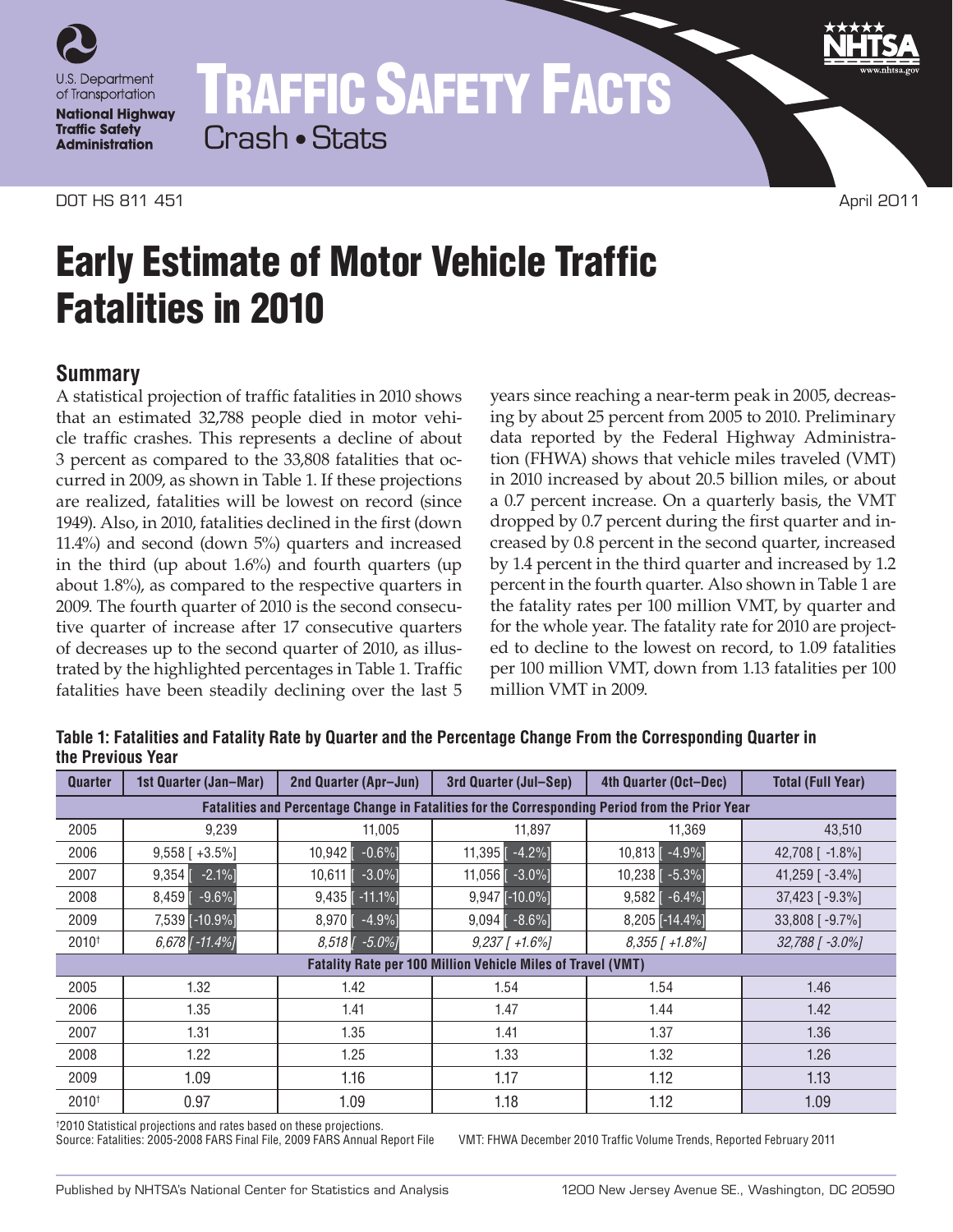Figure 1 shows the historical trend of the percentage change every quarter from the same quarter in the previous year, going back to 1976. NHTSA has fatality data going back to 1975, and the years during the early 1980s and 1990s are the only two other periods with such significant consecutive quarters with declines as compared to the corresponding quarters of the previous years. Both of these periods had 11 consecutive quarters of declines.





### **Regional Differences**

As discussed in the methodology section later in this note, the statistical procedures employed in these projections were generated for each NHTSA administrative Region (see Figure 2) and were collated back together to create the national estimate. This allows for the comparison of regional estimates in 2010 with the reported 2009 counts, as depicted in the map in Figure 2.



**Figure 2: Percentage Change in Estimated Fatalities in 2010 From Reported 2009 Fatality Counts, by NHTSA Region**

Published by NHTSA's National Center for Statistics and Analysis 1200 New Jersey Avenue SE., Washington, DC 20590